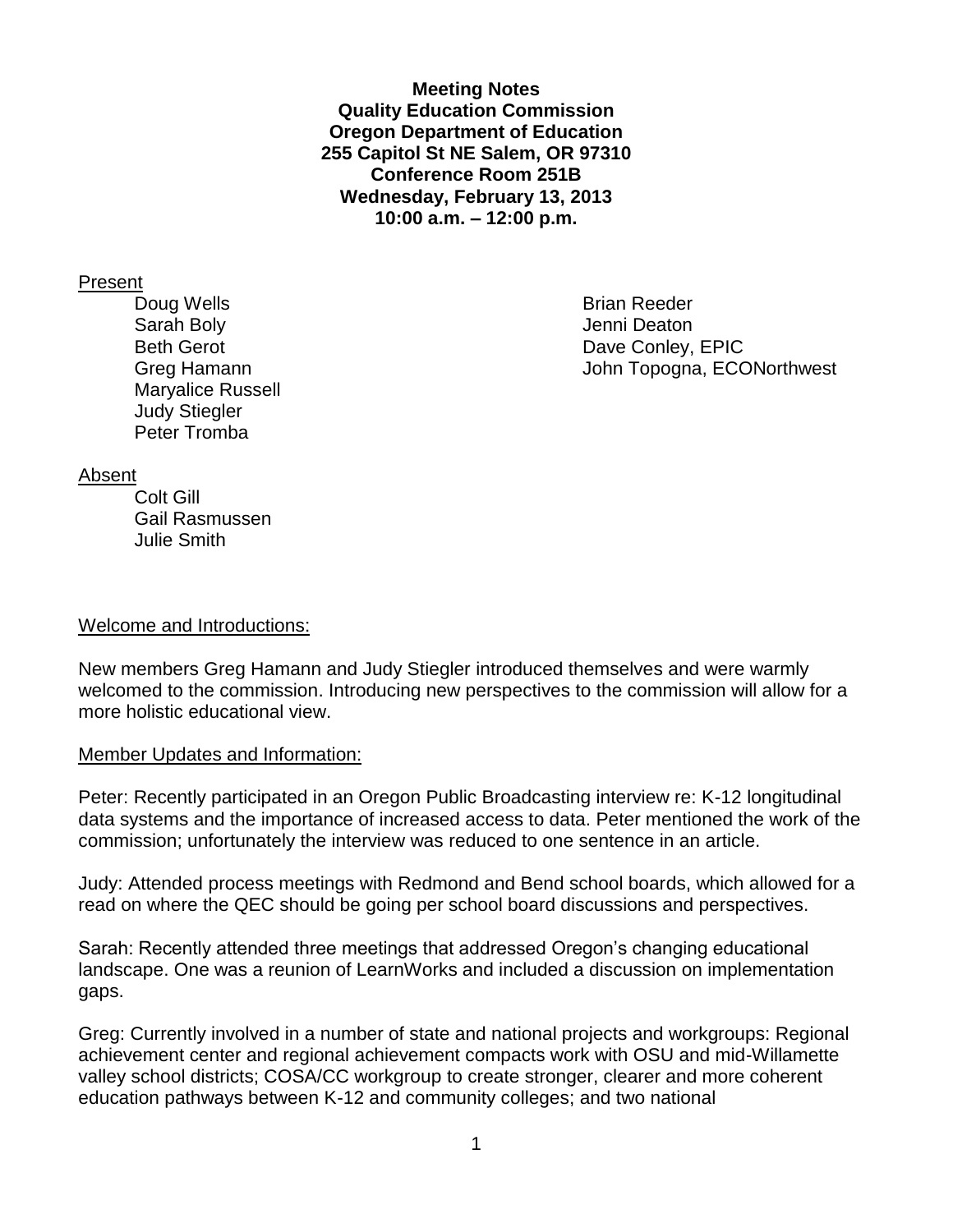boards/committees- the AACC 21<sup>st</sup> Century Implementation Steering Committee and the AACC Presidents Academy, of which Greg is the chair-elect.

Brian: [HB 2866](http://www.leg.state.or.us/13reg/measpdf/hb2800.dir/hb2866.intro.pdf) expands quality goals to include a complete, well-rounded education for K-12 students. OEIB and ODE are jointly analyzing the bill to look at the funding gap.

Doug: Invite ODE and OEIB contacts to QEC meetings on a rotating basis for updates, dialogue/collaboration. Whitney Grubbs has been invited to attend the next meeting on March  $20<sup>th</sup>$ .

### Discussion:

John Topogna, ECONorthwest

Two major categories of thought:

- Evidence-based policy- Illustrates an understanding of what has been proven to work for students; rigorously evaluated interventions
- Innovation/redesign-Tension between the two categories; innovation/redesign is not as rigorously tested, but in order to make progress toward 40-40-20, we have to reach beyond the "evidenced-based" box. Accomplishing the goal will require innovative thinking. Set up systems to measure the impacts of the innovation/redesign along the way.

Coalition for Evidence-Based Policy only has a handful of fully proven interventions.

Washington State Institution of Public Policy (WSIPP) eases up a bit on evidence requirements for an intervention to be deemed "proven." A plethora of data and information worth following is available from WSIPP; how they look at effect size, connect it to cost, report to the legislature, and translate achievement and attainment into earnings.

Randomized control models are based on individual achievements, and do not factor in interaction.

 Counter-model: While randomized trials are useful, they do not account for the context and effects of educational interactions present in the classroom.

Greg: The role of context is very important; if the focus is only on individual achievement, we will need a wider array of individual information to draw any conclusions. We miss a lot if we only assess and analyze content knowledge.

The way we measure is a crucial part of the challenge (article by Dave Conley in recent Ed Week; [Rethinking the Notion of 'Noncognitive'\)](http://www.edweek.org/ew/articles/2013/01/23/18conley.h32.html?tkn=ZOLFEVH%2BjOAxK06gtuLUgGFYUHPFe8gRmxKL&print=1)

Often miss the learner in our analyses; how can we focus on the individual student and their metacognitive skills?

Be able to teach the students not only what to learn, but how to learn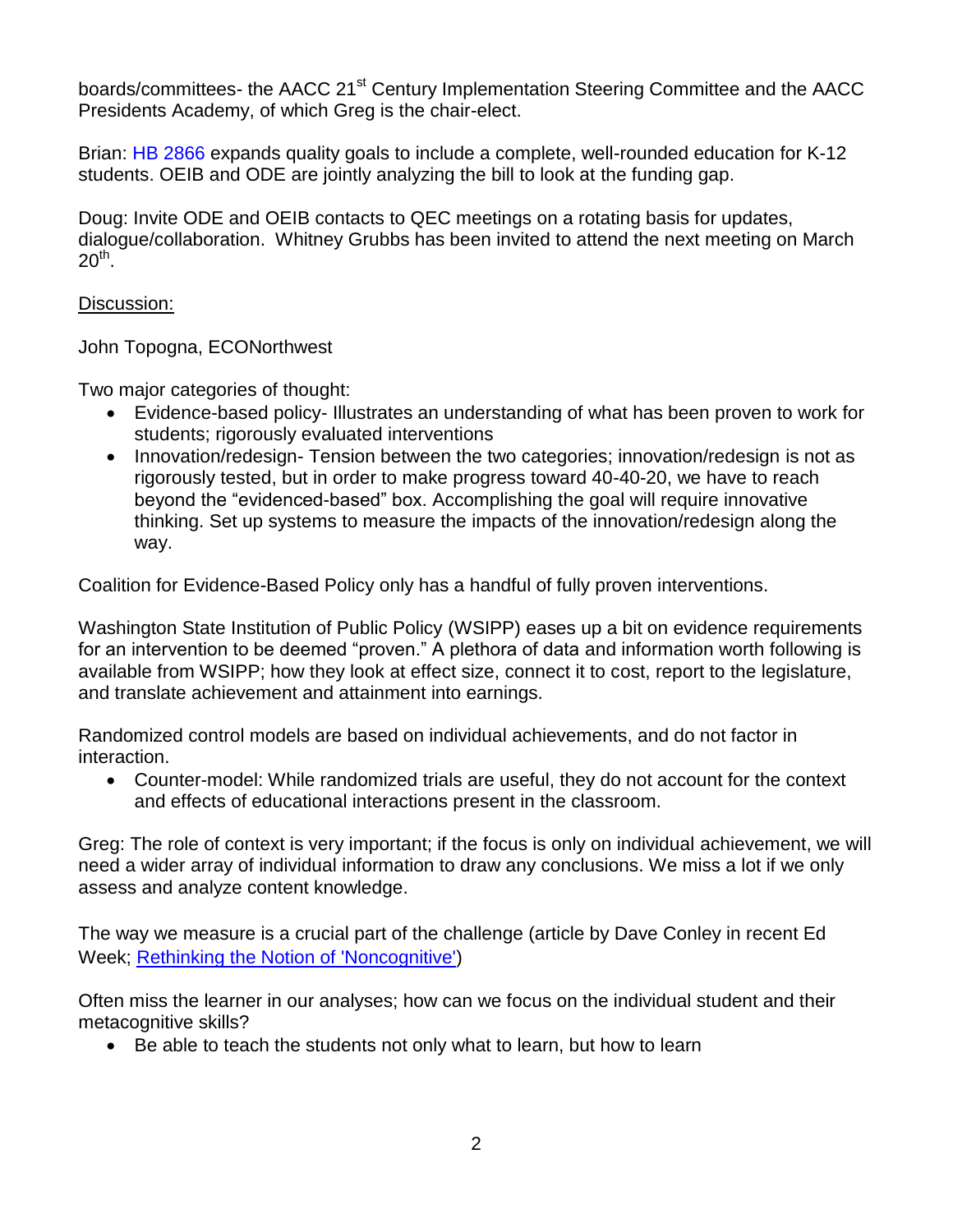# Dave Conley, EPIC

If the OEIB makes decisions on investment, then the QEC should serve as the entity that informs how the decisions should be made.

It is an implicit, underlying assumption in OAKS scores that if you pass, you have what it takes to succeed.

Education needs to commit to going down the same road as other sectors and collect more data.

 Consider formative assessments as a medium for data collection (assessments do not need to be threatening or high stakes)

The purpose of education is not to get a diploma or go to college, but to be prepared and ready for next steps.

 We get off track from this purpose when the focus is on eligibility, or just fulfilling the requirements.

# **Continuum of Readiness:**

Work-Ready:

- Impulse control
- Low-level expectation

Job-Ready:

- Speaking/listening/compliance
- Can you be trained on the job?
- Following directions
- Pathway-Ready:
	- Prepared to go on to career
	- Academics are involved
	- Beyond entry-level

Life-Ready:

- Includes all of the above
- Key skill: ability to adapt

Focus on behaviors; developing capabilities for learners.

Adaptability is a necessary skill in our economic environment.

4 Keys to College and Career Readiness (readiness is multi-faceted)

- Key cognitive strategies (think)
- Key content knowledge (know)
- Key learning skills and techniques (act)
- Key transition knowledge and skills (go)

Constellation of skills around ownership of learning

• Need to have a goal and persistence skills

The state is not honest about the fact that there is an implicit commitment to a selection model.

The more we move to a competency model, the more we favor students who are able to take control of their own learning (e.g. online)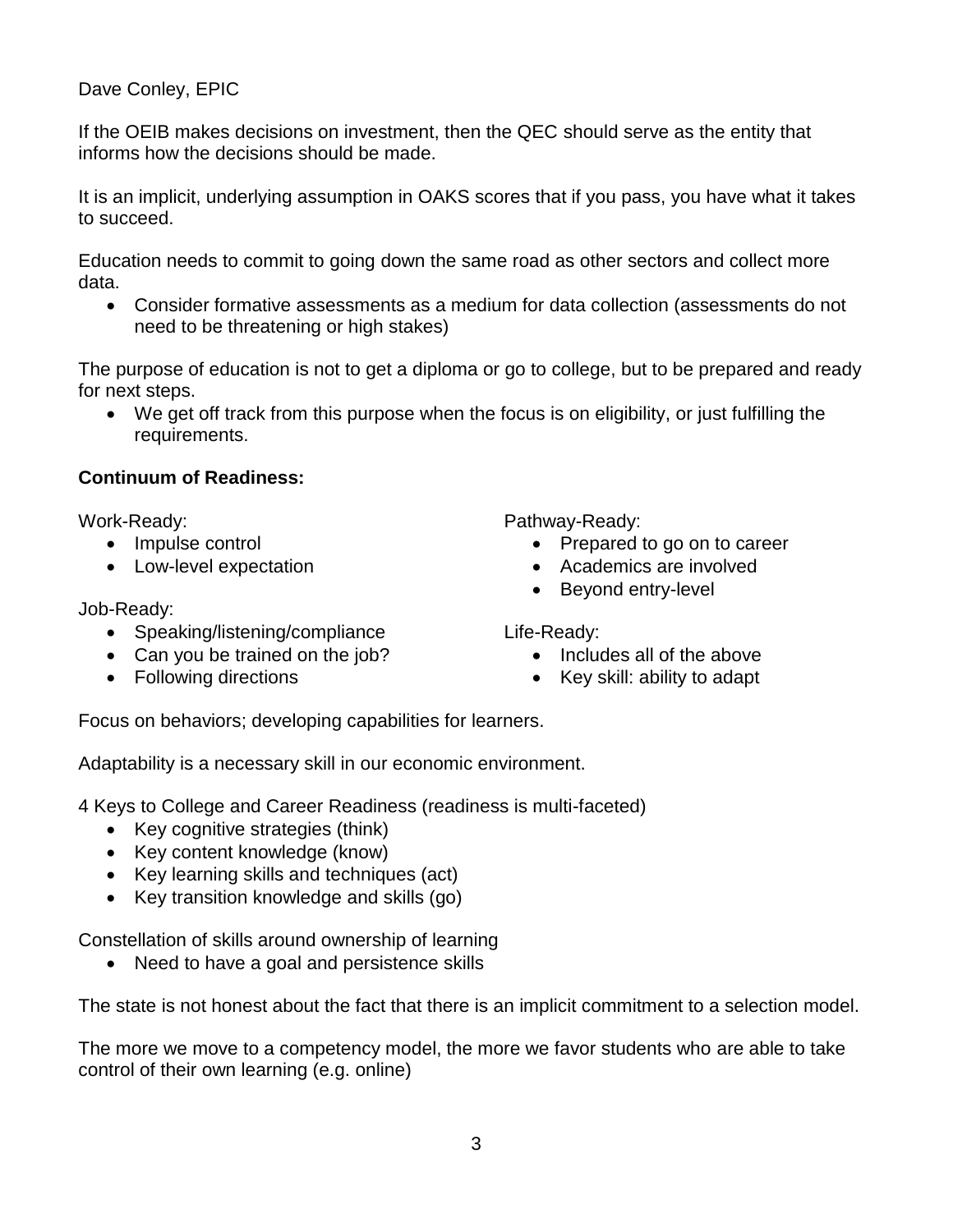Competency model: individual student must perform as directed and complete what's required.

Different roadmap than when students reach a certain cut-score

## **Novice to Expert Continuum:**

- Declarative Knowledge (what)
- Procedural Knowledge (how)

Crossover to Strategic Learning

- Conditional Knowledge (when)
- Conceptual Understanding (why)

An expert learner requires more than just declarative and procedural knowledge. We want our classrooms to test all 4, especially middle and high school.

• If most of our education system teaches, tests and measures less than what is required beyond high school, we are not equipping our students fairly.

Add metacognitive skills to student report cards? It would provide information that students could respond to and grow from.

It is difficult to collaborate with folks whose knowledge stops at procedural.

Rethink the funding formula for the QEM; explore options beyond prototype school.

The more we focus on students, the sooner we'll obtain the information we want and need.

Brian: Class size research –incremental increases in class size over time lead to classrooms suddenly larger than expected and recommended.

How do we fix the class size problem if there are advantages and disadvantages to both larger and smaller classes? Would we try to categorize class size and put learners in the class size that works best for them?

 5-6 measures could be established simply by looking at a range of classrooms to determine best ownership of learning. Look for patterns; what will it take for struggling students to take more ownership of their learning?

Politically and pedagogically different

Current weights in funding are not precise enough

 ESL: There can be a student with limited supports and no facility in English, and a student with grad school parents that still can't speak English. Based on language skills alone, it is incredibly difficult to determine needs.

It is very challenging to determine the right funding to best serve all students.

The weighting categories do not express what the learner needs.